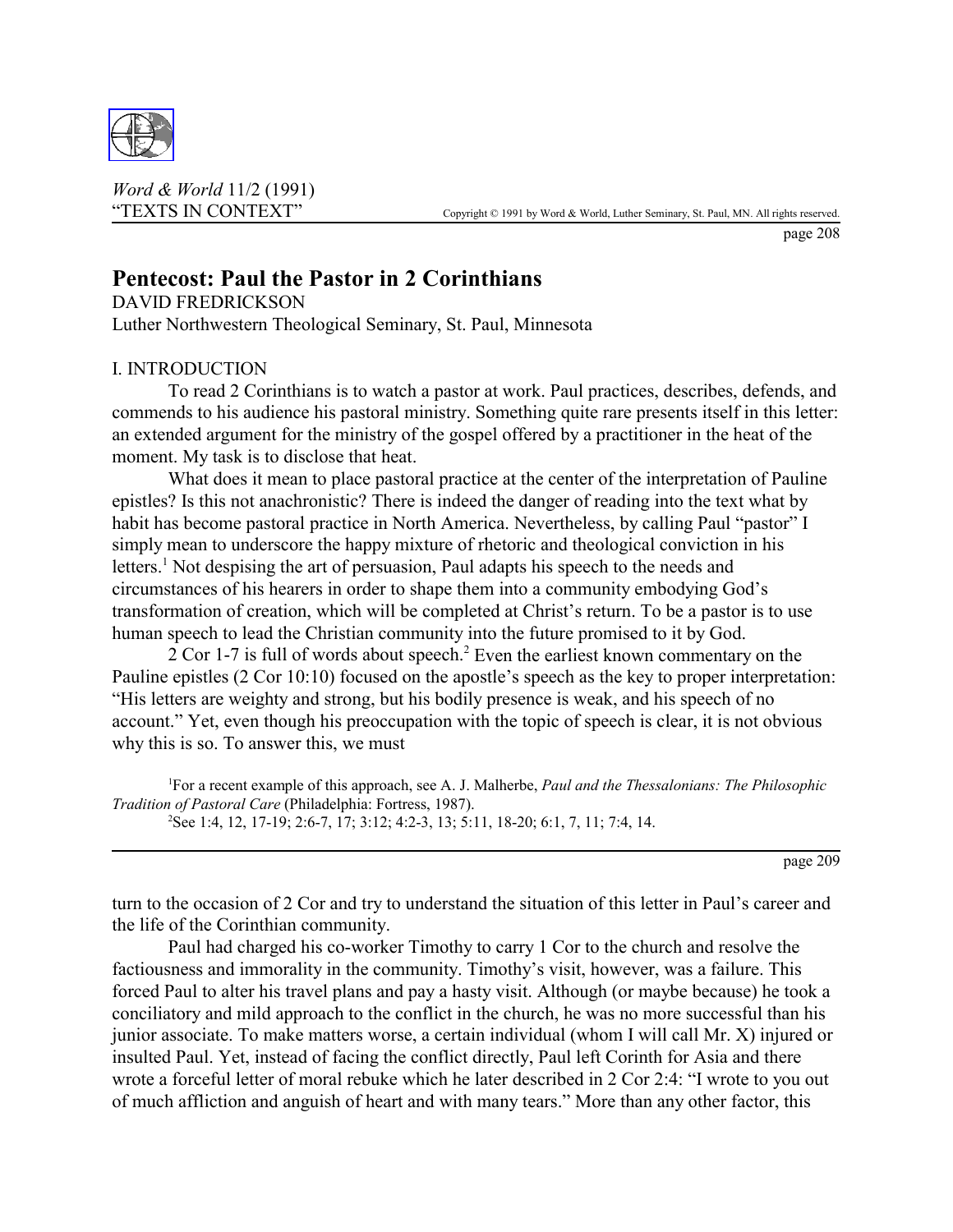"letter of tears" shaped the occasion of 2 Cor.

The letter had three effects. First, it moved the church to follow Paul's instructions and rebuke Mr. X in the company of the gathered church (2:6; 7:11). In a society in which the pursuit of honor and the avoidance of shame summarized human aspiration (at least among the social elite), public reproof caused great emotional pain. Instances of persons committing suicide in order to escape the shame induced by public censure illumine the situation of Mr.  $X^3$  2 Cor 2:7 indicates that his death from grief was indeed a possibility. Thus, the church faced a crisis in its practice of pastoral ministry. What was to be done with Mr. X? One of Paul's aims in 2 Cor was to persuade the church to forgive, exhort, and confirm love for Mr. X. Paul expands this exhortation in 2 Cor 5:11-6:13, as we will see in the analysis of the first text in the Pentecost series.

The second effect of the letter of tears was the pain it caused the church itself. In the epistolary conventions of antiquity, to present the self as grieving had the effect of communicating forcefully a severe moral rebuke in order to cause pain. Paul admits as much in 7:8. Thus, although Paul moved the church to take seriously the wrong he had suffered, he won the victory at the price of vexing the church. Unfortunately, the pericope series for Pentecost does not include the texts which seek reconciliation with the church (1:23-2:4; 7:2-16). We must turn to the final effect of the letter of tears.

For Paul's critics in Corinth, the forcefulness which he displayed through letters compared with his mildness in person was disturbing. They viewed Paul as a deceitful flatterer who disguised his true thoughts in the presence of the church through lack of boldness (10:9-10). This was a very serious charge. Philosophers, orators, and other leaders in antiquity were bound by duty to speak their thoughts openly and without reservation in any situation lest they be despised as deceptive flatterers. Paul could not ignore the charge that he lacked bold speech, for if the entire church in Corinth were to find it credible, his leadership would come quickly to an end. Thus, in 2 Cor Paul seeks to prove that he has bold speech. He does this chiefly in 2:14-4:6 where his claims to be straightforward and bold in speech abound  $(2:17; 3:4, 12; 4:2)^4$ .

3 See Plutarch, *How to Tell a Flatterer from a Friend* 70F.

4 English translations of 2 Cor 3:12 and 7:4 and nearly all commentators obscure Paul's emphasis on bold speech. They incorrectly regard the Greek term *parrhesia* as boldness, a psychological state.

page 210

#### II. PAUL'S BOLD SPEECH

If the reader's concern is to make sense of 2 Cor in terms of the occasion outlined above, she is best served by first noting that the pericope series literally drops her into the conclusion of an argument which began in 2:14. Some orientation is therefore required.

This can best be achieved by examining the proofs Paul offers in 3:7-18 concerning his bold speech. By comparing his ministry with the ministry of Moses, Paul demonstrates the two foundations of his bold speech. Whereas the ministry of the old covenant kills and condemns (3:6-7:8), the ministry of the new covenant makes alive and creates righteousness in the hearers (3:6, 8-9). On the basis of the hope in the benefits his ministry brings, Paul uses much bold speech (3:12). In 3:13-18, however, the focus shifts from the two ministries to the effects worked in the ministers themselves. At first, Paul is unlike Moses (3:13), who must cover his face (a common sign of shame in Paul's world) in order that his onlookers not see the effect of the old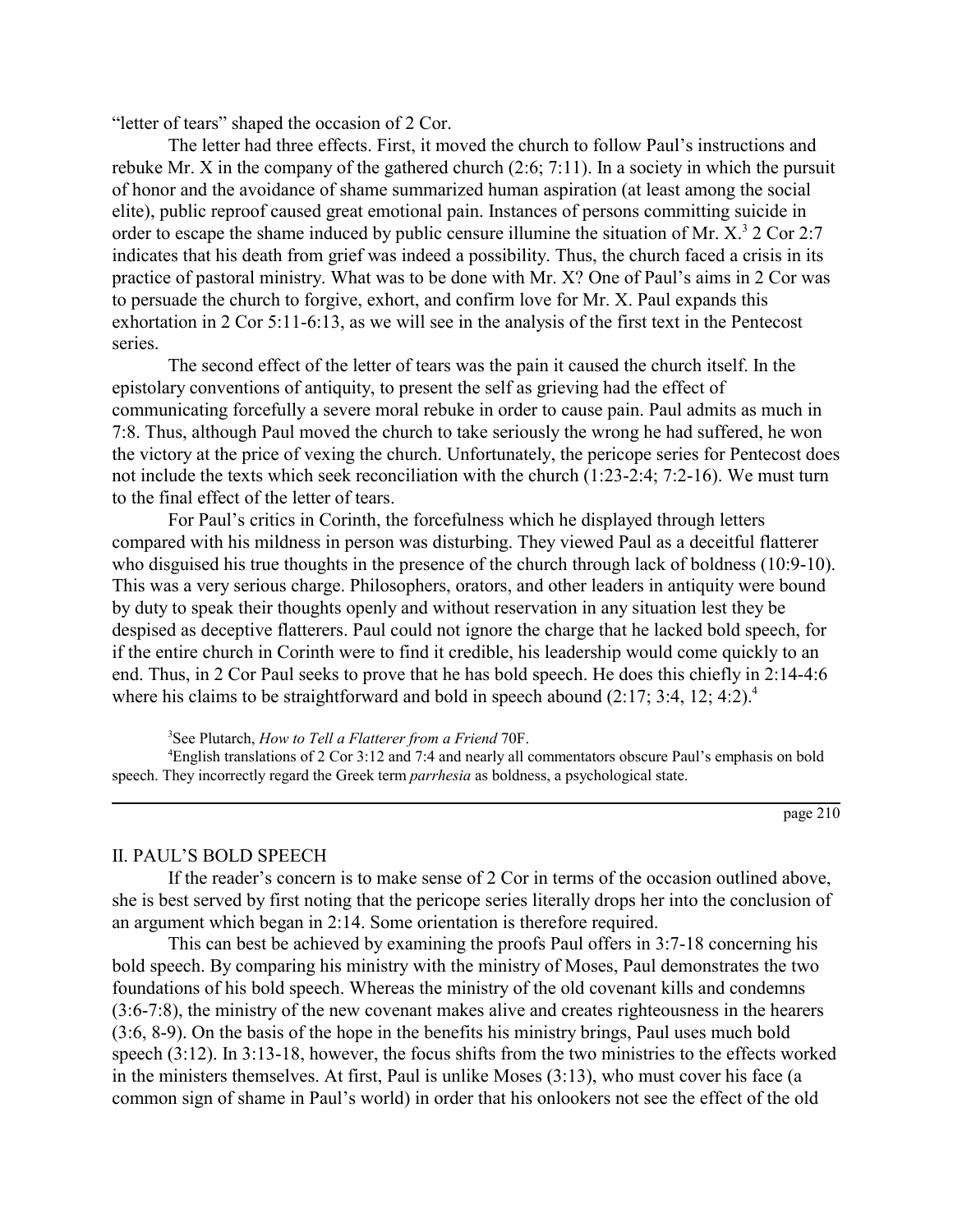covenant. Yet, he is like Moses, whose veil (understand shame) was removed in the presence of God  $(3:16)$ .<sup>5</sup> To be without shame means freedom  $(3:17)$ , and in this way Paul has reached the second foundation of his bold speech, for it was commonplace in antiquity that inner freedom issued forth in freedom of speech.<sup>6</sup>

## *1. Pentecost 2: 2 Cor 4:5-12*

Now we can see the force of the argument in 4:5-12. Paul feverishly distinguishes his bold speech from arrogance. In 4:5 ("For what we preach is not ourselves . . ."), he contrasts himself to the well-known figure of the harsh Cynic philosopher, who customarily preached his own moral virtue as the foundation of his bold speech.<sup>7</sup> Rather than its lord, Paul portrays himself as the church's slave, a theme which he will develop in 4:10-12. Furthermore, according to 4:6, God (not Paul!) creates and illumines souls. Thus, Paul is bold but not tyrannical. This will prove to be an important distinction in 5:11-6:13, when he exhorts the church to imitate his ministry of reconciliation.

Admirably ambiguous imagery in 4:7 underscores Paul's lack of arrogance and his love for the church: "we have this treasure in earthen vessels." What is the treasure? Is it the gospel and its ministry? Or is it Paul's own divinely illumined soul? Furthermore, what are earthen vessels? Are they the cheap and humble pots used for lowly and vulgar purposes?<sup>8</sup> Or does Paul wish to evoke the body's natural fragility? All these meanings are present, though not simultaneously. On the one hand, a fragile container holds his soul so that the power might be God's and not his own, as his endurance of hardships in 4:8-9 illustrates.<sup>9</sup> On the other hand, 4:10-12 emphasizes Paul's social abasement for the sake of the church. He voluntarily carries about the decaying body of Jesus to the Corinthians.

Thus, even though he is bold with the church and speaks his mind, the rhetoric

 Clearly, Paul takes great liberties with the story of Moses' veil in Exod 34:29-35. See, for example, Philo, *Every Good Man is Free* 99. Epictetus, *Discourses* 4.8.26-29. Cf. Rom 9:21 and esp. 2 Tim 2:20. See J. Fitzgerald, *Cracks in an Earthen Vessel: An Examination of the Catalogues of Hardships in the Corinthian Correspondence* (SBLDS 99; Atlanta: Scholars, 1988) 167-169.

page 211

of 4:5-12 distinguishes Paul from harsh Cynic philosophers, whose freedom of speech cared little for the effects in the hearers and was simply proof of moral independence. If we keep in mind the church's need for reconciliation with Mr. X, the direction Paul is taking his self-presentation becomes intelligible. Just as Paul is free by the power of the Holy Spirit, yet enslaves himself to all for their salvation, so also should the church not stand on its rights, but forgive and comfort the one whom it had rebuked. But this is to anticipate Paul's appeal which begins in 5:11.

## *2. Pentecost 3: 2 Cor 4:13-18*

On paper, freedom of speech is a right guaranteed to all citizens of the United States by the First Amendment. Many persons are in fact silenced by social position, and others who have the public's ear have trivialized free speech by calling it "self-expression." Nevertheless, part of the American consciousness is the understanding of free speech as a right protected by law. Thus,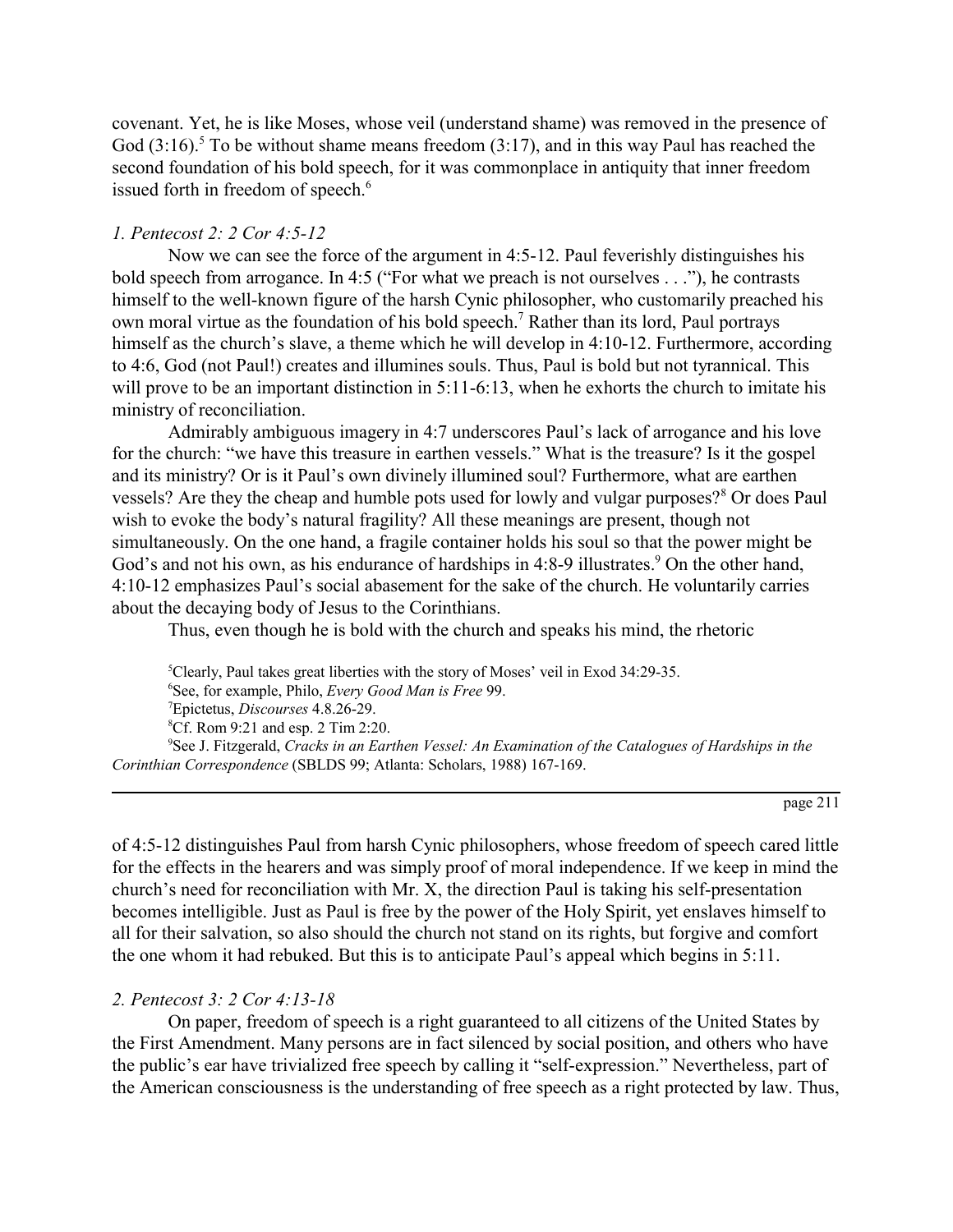the radical nature of Paul's statement in 4:13 ("we too believe, and so we speak") is lost on those of us for whom free speech is an inalienable right. In antiquity, slaves did not speak their minds in public. Neither did women. In fact, unless you were a free male, you had no voice. There were indeed philosophers who rejected the idea that rights were socially grounded and made them instead depend upon individual moral virtue. But, of course, they too were free males.

With only the psalmist as his partner (Ps 116:10), Paul grounds speech in belief rather than social position or moral virtue, and thus a new argument for the right to engage in public discourse emerges. Yet not any belief will do. The belief which engenders Paul's speech is knowledge of his own future transformation and that of his hearers. It is transformation that has already begun in the resurrection of Jesus: "knowing that he who raised the Lord Jesus will raise us also with Jesus," Paul claims to speak *because* he knows what God is going to do. His authority to speak rests on the future in which a new community will give thanks to God with one voice (4:15).

Paul's lack of fear is not arrogance. In 4:16b-18 as in 4:7-9, Paul resorts to the philosophic theme of the wise man's endurance of hardships only to insinuate a radically different self-understanding. The distinction between the "outer" and "inner" person was a dogma of Greek philosophy like the dichotomy of body and soul. From the philosophic perspective, hardships trained the soul in moral virtue just as physical exercise strengthened the body. By making the distinction between the "inner" and "outer" person, Paul generated in the first-century reader the expectation that he would next speak about his *present* possession of moral power. He skillfully frustrates this expectation, however, since he speaks of the future and eternal weight of glory, which temporary affliction produces for him. Thus, Paul, somewhat playfully, presents his free speech in an eschatological perspective and ignores the power of human reason. His eyes are not on himself but on the future, which can only be believed (4:18; 5:7).

## *3. Pentecost 4: 2 Cor 5:1-10*

Renewal of the "inner person" was the theme of 4:16-18, where we saw how Paul frustrated the expectation of philosophic self-reliance. Now he turns to the topic of the transformation of the "outer person"; here again he departs radically from the philosophers.

First, it should be noted that Paul speaks in the language of popular philosophy, from which the following images are drawn: death as a stripping away of the body  $(5:2-4)$ ; the body as a temporary dwelling (5:1, 4); and the body as a burden (5:4). Seneca taps the same tradition that Paul has at his disposal when he describes the Stoic's attitude toward death:

But this heart is never more divine than when it reflects upon its mortality, and understands that man was born for the purpose of fulfilling his life, and that the body is not a permanent dwelling, but a sort of inn (with a brief sojourn at that) which is to be left behind when one perceives that one is a burden to the host.<sup>10</sup>

Yet, in spite of the shared metaphors concerning the finitude and difficulty of bodily existence, Paul resists with all his might the notion that for the sake of the soul's liberation the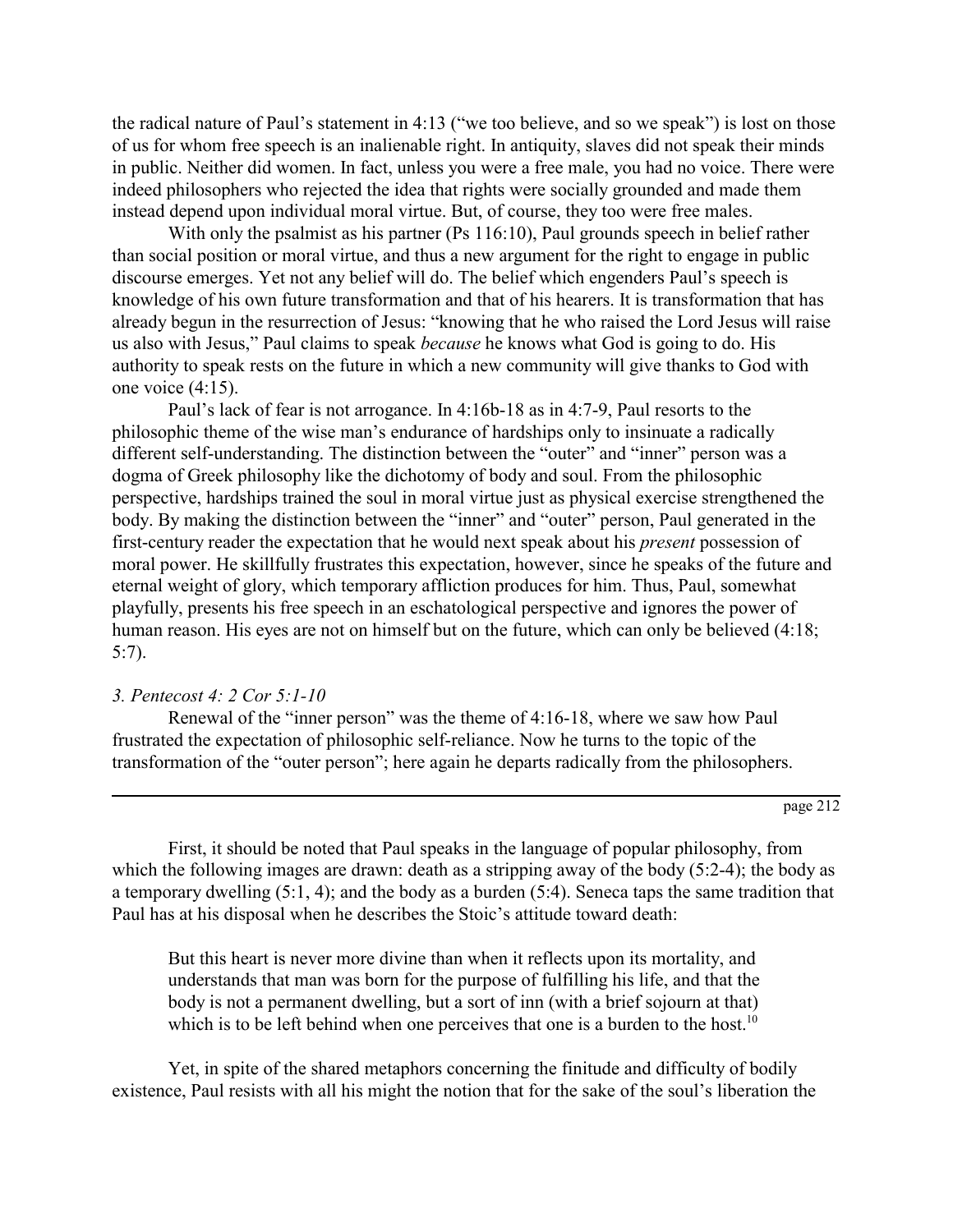body is finally to be put away like clippings of hair and fingernails. Notice in 5:4 his abhorrence of the goal of Stoic eschatology, a soul stripped naked. Death, Paul argues, is not the separation of the soul from the body but the further "bodying" of the soul in an eternal house not made with hands.

What accounts for Paul's insistence that human existence is, even in the transformation worked by the Spirit, always given in a body? Certainly, his Judaism is part of the answer. Yet notice also the role of the body in the eschatological judgment envisioned in 5:10: "For all of us must appear before the judgment seat of Christ, so that each may receive recompense for what has been done in the body, whether good or evil." Embodied existence provides the occasion for both Paul's confidence and fear. Paul's confidence (5:6, 8) derives from the transformation of the body by the Spirit (5:5); his fear comes from the prospect of Christ's judgment over the acts he has done in the body. If we keep in mind that Paul's rhetorical aim in 4:7-5:10 is to present himself as bold yet not arrogant and domineering, the significance of the fear is clear. It moves him to a ministry of persuasion and reconciliation. He says as much in 5:11: "Therefore, knowing the fear of the Lord, we try to persuade others."

#### *4. Pentecost 5: 2 Cor 5:14-21*

Here Paul seeks to persuade the Corinthian church to reconcile Mr. X to itself. Keep in mind the forces arrayed against this reconciliation. In 5:12, Paul alludes to his critics in Corinth, who accuse him of flattery because he employs mildness and flexibility in his dealings with the church. If the church forgives, comforts, and confirms love for Mr. X as Paul has exhorted them to do, the critics will cry out in ridicule, "You are as wishy-washy as your apostle!" Paul needs to ground the church's ministry of reconciliation in something transcending his own personality. He therefore turns to Christ and to God. They are models of reconciliation.

Christ is the true friend. The topic of friendship was widely discussed in the philosophic writings of antiquity. Certain commonplace sayings sought to capture its essence.<sup>11</sup> It was often asserted that a true friend would die for another.12 Just as in Rom 5:7, in 2 Cor 5:14-15 Paul reflects contemporary discussions of friendship

10Seneca, *Epistle* 120.14. Translation by R. M. Gummere in *Epistulae Morales* (LCL 77; Heinemann: Harvard University Press, 1925) 391.

11For example, "A friend is another self." For this and other sayings concerning friendship, see Cicero, *De Amicitia*.

12See, for example, Lucian, *Toxaris*.

page 213

and portrays Christ as the one who dies for others. Nevertheless, there is an important difference. Christ's death actually brings about a new situation. Those for whom Christ died now live only for him. They are now devoted to him. Reconciliation has taken place, and a new creation has begun. Thus, not only is Christ the model reconciler whom the church is to imitate, he has also worked a reconciliation which is the basis of its pastoral care.

Paul makes a similar point with respect to God in 5:18-6:2. In 5:18, he argues that his ministry of reconciliation is not a personal quirk but the gift of God and that he copies the reconciliation first worked in him. 5:19 says the same thing, with two important qualifications. First, God reconciles through forgiveness, and, secondly, the world is the object of God's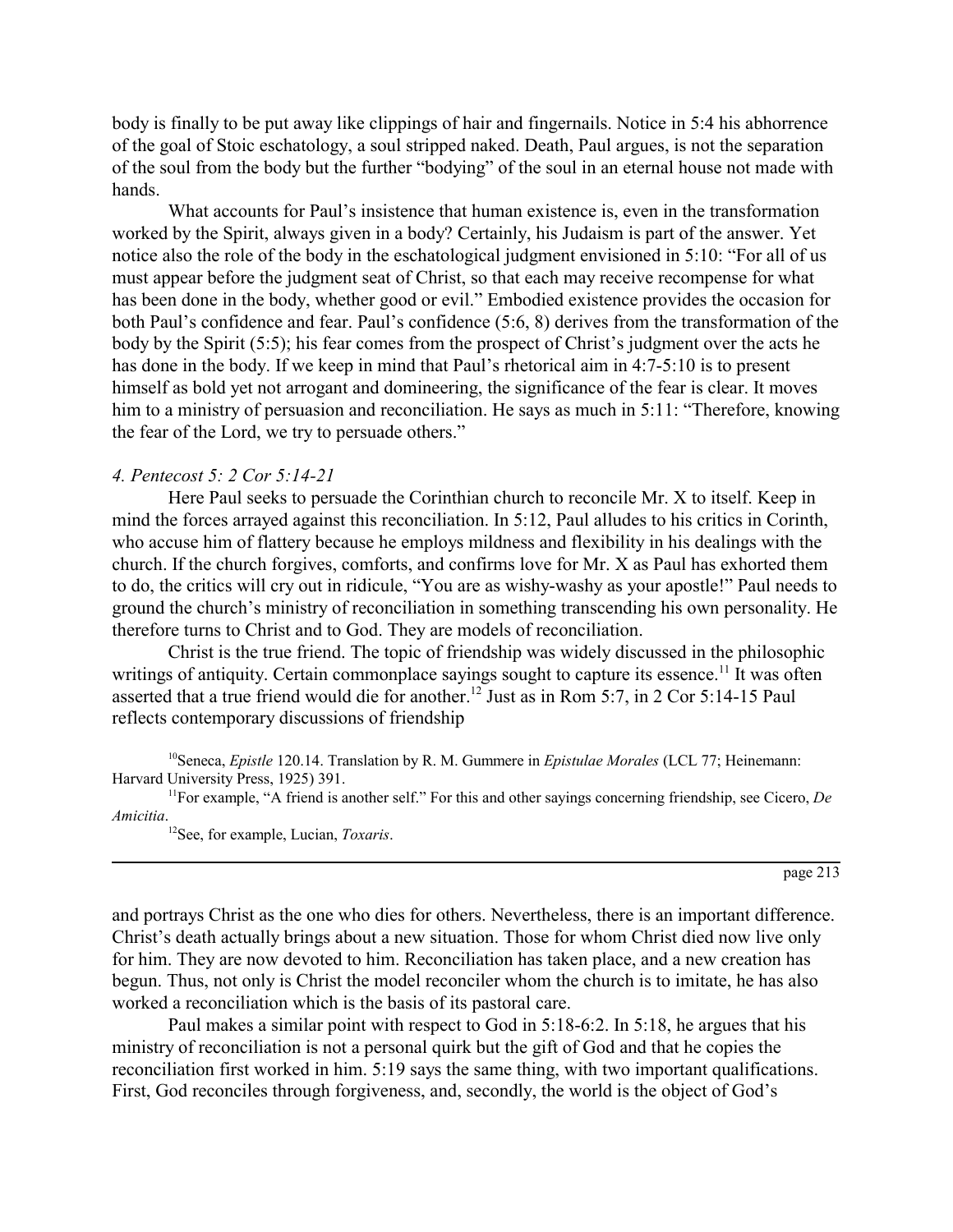reconciling activity. In spite of these differences, however, notice the structure Paul has established. First God reconciles persons to God's self and then gives them a ministry of reconciliation. By exhorting the church to "be reconciled to God" in 5:20 and "not to accept the grace of God in vain" in 6:1, Paul hints that refusal to forgive Mr. X calls into question their own reconciliation with God. They are to imitate God, who does not stand on rights but makes others righteous, even at the price of making the one who had known no sin to be sin (5:21). They are to imitate the God who knows when to listen and how to speak to the needs of the moment (6:2). What his critics call flattery Paul calls grace.

#### *5. Pentecost 7: 2 Cor 12:7-12*

Although this passage is the last in the series drawn from 2 Cor, it makes good sense to discuss it in connection with the texts examined above. In 2 Cor 10-13, Paul faces a complex problem. The Corinthians have not yet come to terms with the original issues of sexual immorality and factionalism (2 Cor 12:19-21). Yet, if Paul "thunders" against them in these chapters (which he in fact does in 12:19-13:10), he will support his critics' accusation that he is bold at a distance through letters but lacks courage when present. Accordingly, he adopts a sophisticated rhetorical strategy. He attacks his critics and demonstrates his power to reduce their pride to rubble  $(10:1-6)$ .<sup>13</sup> He also hints that the same power could be turned on the community unless it repents.<sup>14</sup>

His method of "destroying" his critics is fascinating. He portrays them as haughty and domineering (11:19-20), while he himself boasts in weakness. In the catalogues of hardships, we discover that his weakness turns out to be his concern for the church (11:28-30). While his critics boast in the superiority of their authority, Paul boasts in his humiliating dedication to the church. Self-deprecation is a powerful weapon against conceit. In 12:7-12, Paul merely calls attention to this weapon. In 13:1-4, he threatens to use it against the church.

## *6. Pentecost 6: 2 Cor 8:1-9, 13-14*

So far we have explored Paul's understanding of pastoral ministry as it dealt with discipline within the community. We turn, finally, in chapters 8-9 to the question of relations between local churches. Paul attempts to persuade the Corin-

13See A. J. Malherbe, "Antisthenes and Odysseus, and Paul at War," *Harvard Theological Review* 76 (1983) 143-173.

 $14$ For 2 Cor 10-13 as a "threatening letter," see J. Fitzgerald, "Paul, the Ancient Epistolary Theorists, and 2 Corinthians 10-13" in *Greeks, Romans and Christians: Essays in Honor of Abraham J. Malherbe*, ed. David L. Balch, Wayne A. Meeks, and Everett Ferguson (Minneapolis: Augsburg Fortress, 1990) 190-200.

page 214

thians to give money to the church in Jerusalem. This appears to be neither complicated nor of great theological consequence. Paul merely takes up the "practical" matter of one church giving economic support to another.

Yet it was not so simple. We need to reckon with the symbolic character of gifts in Roman society. Altruism was not a motive for charity in antiquity. Rather, *gifts displayed and reinforced differences in social status*. No gift was given without the presupposition that the recipient occupied a lower social position than the giver. Furthermore, the recipient was